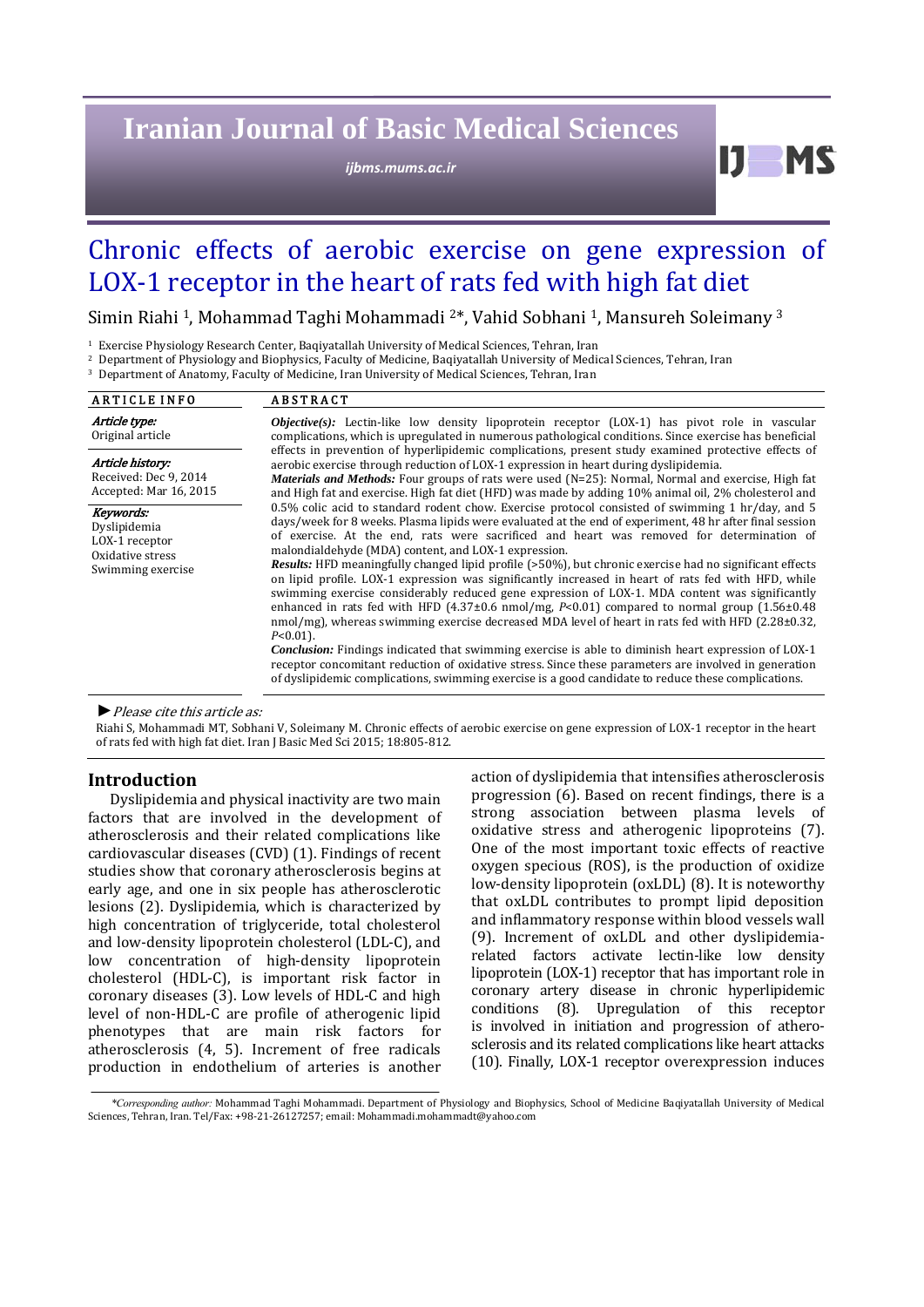endothelial dysfunction and vascular wall inflammation that progress plaque formation in arteries wall (11). Therefore, inhibition of LOX-1 expression may help to prevent from atherosclerosis. In addition to pharmacological treatment and diet, exercise is recommended for reduction of risk factors that involve in coronary vascular disease. In patient with coronary vascular diseases, exercise may reduce the mortality rate  $(12)$ . Exercise is also important in prevention of atherosclerosis. Regular exercise not only has important role in the prevention of atherosclerosis and coronary vascular disease, but also reduces the size of previously formed lesions (13). However, in patient with coronary diseases, 3 months exercise results in moderate improvement on lipid profile (14). Changes of lipid profile in response to exercise depend on modality, intensity, frequency and duration of each session and how long exercise has been performed (15). Epidemiological studies show some beneficial effects of physical activity on the reduction of CVD in diabetic patients (16). Regular moderate-intensity exercise also reduces the rate of mortality in patients with long-suffering CVD (17). The results of a study indicated that the prevalence of atherosclerosis in people with low cardiopulmonary fitness is more than individuals with high cardiopulmonary fitness  $(18)$ . Also, it is demonstrated that moderate aerobic exercise reduced the size of preexisting atherosclerotic lesions in LDL-C receptor knockout mice fed with high fat diet  $(19)$ . As well, it is shown that exercise training reduces the severity of atherosclerosis in apolipoprotein E knockout mice via nitric oxide (20). In another study, also Okabe *et al* demonstrated that swimming exercise reduces the severity of atherosclerosis in apolipoprotein E deficient mice by antioxidant effects (21). The results of a metaanalysis demonstrated that exercise increases HDL-C levels, and there is a dose-response relationship between the level of physical activity and serum HDL-C concentration (22).

Although the reduction of cardiovascular mortality and morbidity due to exercise is obvious, the exact mechanisms that exercise prevents atherosclerosis lesion formation is unknown. Therefore, in the present study we examined the beneficial effects of exercise on CVD through alterations of LOX-1 receptor expression and free radicals production in heart of rats fed with high fat diet.

### **Materials and Methods** *Animals*

Male Wistar rats  $(200\pm 20 \text{ g})$  were purchased from pasture institute laboratory. Rats were kept under observation for one week before the experiment to be acclimatized with environmental condition. During the experiment, all animals were kept in standard polyester cage (2 rats in each cage) in a room with standard temperature  $(22\pm 2 \degree C)$  and humidity  $(\frac{655}{12})$  with 12 hr light/dark cycle and free access to water and food. All protocols of the study were approved by the institutional animal ethics committee of Baqiyatallah University of Medical Sciences, which follows the NIH (National Institutes of Health) guidelines for care and use of animals. 

## *Experimental groups and design*

Rats were randomly divided into four groups (n=5 per group): Normal rats (Normal) are healthy animals that remained sedentary, trained normal rats (Normal&E) are healthy animals that were doing exercise for 8 weeks, high fat diet rats (HFD) are animals that remained sedentary and fed with high fat diet, and trained high fat diet rats (HFD&E) are animals that were doing exercise for 8 weeks and fed with high fat diet.

High fat diet was prepared by adding  $2\%$ cholesterol powder (Merck, Germany), 0.5% colic acid powder (Merck, Germany) and 10% animal oil to standard rodent chow (23).

#### *Exercise protocol*

In the present study, we used endurance swimming as a model of exercise intervention. The training included daily moderate intensity of swimming in 8 weeks, which could induce cardiac hypertrophy  $(24)$ . The rats in training groups were performing swimming for  $1$  hr in the morning in a rubber swimming tank with dimension of  $55\times100\times60$  cm. The water depth was enough to prevent from resting and eliminate bobbing behavior. The tank filled with tap water that was sufficient for 6 rats to swim, simultaneously. Water temperature was fixed at  $32\pm2$  °C to prevent from hypothermia. The exercise program in first week of training was begun with acclimatization to water and swimming bath. In first day, rats swam for 10 min. Then, duration of training was added daily 10 min until each rat could swim continuously for 60 min. In subsequent weeks, rats swam daily one hour per day for five times a week  $(1 hr/day; 9:00-11:00 AM from$ Saturday to Wednesday) (25). The control groups (Normal and HFD) remained sedentary in the swimming tank when it was filled with tap water in depth that animal's paws reached to the bottom of tank and its head was out of water. After each session, the animals were dried and kept in warm place to prevent from hypothermia stress.

Initial, weekly and final body weights were determined for all rats by digital scale in a certain day of week. Weight gain was calculated as percent of initial weight. 

Forty eight hour after last training session, the rats were sacrificed with an overdose of chloral hydrate. Blood (5 ml) was draw from heart, and after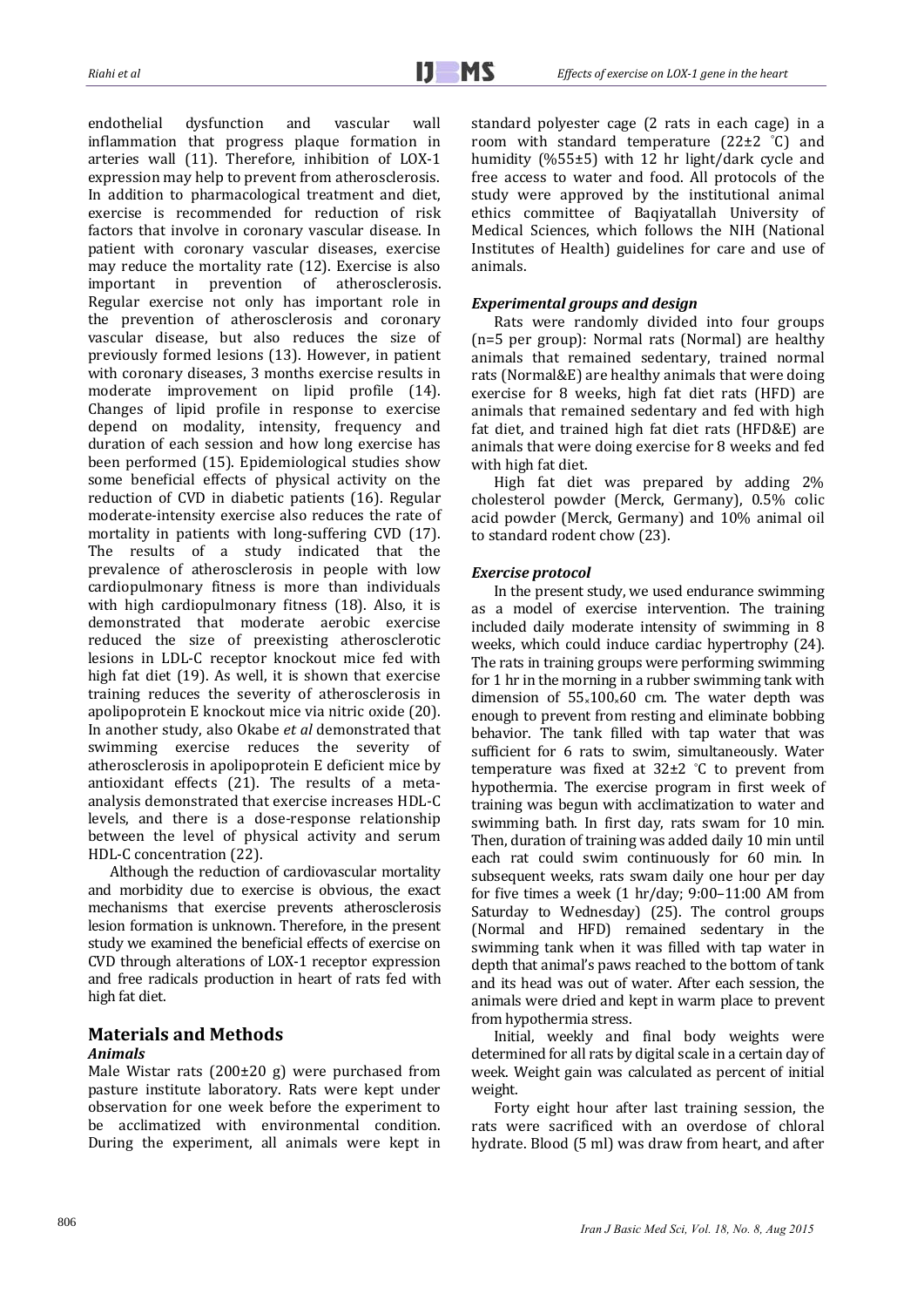20 min, the blood clot was centrifuged at  $4,000\times$  rpm for 10 min at 4 °C. Heart was removed and after washing with cold phosphate buffered saline (PBS) and snap freezing in liquid nitrogen, stored in -80 $°C$ for evaluation of gene expression and measurement of NO<sub>x</sub> and malondialdehyde (MDA) levels.

### *Assessment of serum concentrations of triglyceride, cholesterol, HDL‐C and LDL‐C*

Collected blood samples were centrifuged at 10,000 $\times$ g for 10 min at 4 °C. The supernatant (serum) was then used to measure the concentration of triglyceride, cholesterol, LDL-C, and HDL-C in serum by using available commercial kit (Zeistchemy, Iran) according to the manufacturer's protocol.

#### *Evaluation of gene expression*

Gene expression of LOX-1 receptor was determined with mRNA measurement of this gene by semi quantitative technique of reverse transcriptasepolymerase chain reaction (RT-PCR). Total RNA was extracted from 50 mg of heart tissue using the RNA extraction kit (Topagene kavosh, Iran) according to the manufacturer's protocol. The quantity and quality of the extracted RNA samples were determined by spectrophotometry at 260 and 280 nm. Complementary DNA (cDNA) was synthesized from 3 μl of total RNA using the Revert Aid First Strand cDNA Synthesis Kit (BIONEER). Expression of a  $\beta$ -actin housekeeping gene was used as a reference for the level of target gene expression. Two µl of cDNA was amplified with PCR kit (BIONEER) according to the manufacturer's protocol, and appropriate primers were used for LOX-1 (Forward: 5'-TTTAGGACCAGGGGC GTTTC‐3', Reverse: 5'‐GGAGATGGACCCAAGTCGTG‐3') and β-actin (Forward: 5'-CCACACCCGCCACCAGTTCG-3', Reverse: 5'-CTAGGGCGGCCCACGATGGA-3') genes that were designed by Gene Runner software. The products of PCR-amplified samples were visualized on 1.5% agarose gel using ethidium bromide. The gel images were digitized by using a Gel Doc (Kiagene, Iran), and the images of the stained sections were taken. 

#### *Evaluation of oxidative and nitrosative stress*

The fractions of thawed tissue samples were weighed and homogenized medium (phosphate buffer, 0.1 mol, pH 7.4) were added to them. After homogenizing the tissues on ice by electric homogenizer, samples were centrifuged (20 min at 4 ° C and 4000 rpm) and the supernatant (heart cytosolic extract) was removed and stored in -80 $°C$  for analysis of NO<sub>x</sub> and MDA levels.

#### *MDA assay*

Amount of lipid peroxidation was measured by assessment of MDA formation using thiobarbituric acid (TBA) assay. Trichloroacetic acid (2.5 ml, 20%), sulfuric acid  $(2.5 \text{ ml}, 0.05 \text{ Molar})$  and TBA  $(3 \text{ ml}, 0.2)$  $g/dl$ ) were added to cytosolic extract (500  $\mu$ l), and vortexed. The mixture was placed in a water bath at 95 °C for 30 min. After cooling in runny water, 2 ml nbutanol was added and vigorously vortexed. Following centrifugation, the absorbance of the upper orange color phase was determined at 532 nm. Finally, tetraethoxypropane was used to prepare a standard curve, and results were expressed as nmol/mg protein.

#### *NOx assay*

The NO<sub>x</sub> in the 'cytosolic extract' was measured by the colorimetric reaction of the Griess reagent. 0.5 ml of cytosolic extract was deproteinized by adding 0.1 ml of zinc sulfate solution and centrifuged for 20 min at 4000 rpm and 4  $\degree$ C to separate supernatant for NOx assay. To reduce nitrate to nitrite, 0.1 ml of supernatant (as sample) or pure water (as blank) or sodium nitrate (as standard) was mixed with 0.1 ml vanadium III chloride. 0.05 ml sulfanilamide  $(0.01\%)$  and  $0.05$  ml N-[1-naphthyl] ethylenediamin dihydrochloride (NED, 0.01 %) were incubated for 30 min in dark place at 37  $°C$ . Finally, the absorbance of solution was determined at 540 nm. Nitrite concentration was determined from a standard curve generated from absorbance of each sodium nitrate solution (17). Finally, the nitrite-nitrate levels were expressed as nmol/mg protein.

Protein content in the cytosolic extract was determined with Bradford method spectrophotometrically at 595 nm. Bovine serum albumin was used as a standard, and the concentration of protein was expressed as mg/ml. Amount of MDA and NO<sub>x</sub> in each sample were normalized to the cytosolic protein concentration and the results were expressed as nmol/mg of the cytosolic protein (nmol/mg protein).

#### *Statistical analyses*

The results were expressed as the Means±SEM. All statistical comparisons were performed using one-way analysis of variance (ANOVA) and Tukey test as *Post hoc*. All states *P*<0.05 was considered as significant difference.

### **Results**

#### *Serum concentrations of triglyceride, cholesterol, LDL‐C and HDL‐C*

Serum concentration of triglyceride is shown in Table 1 in four experimental groups. In normal and normal trained rats, triglyceride concentration was 99 $\pm$ 8 mg/dl and 104 $\pm$ 14 mg/dl, respectively. These data indicate that exercise did not alter this value. High fat diet in HFD group increased the serum concentration of triglyceride  $(136\pm15 \text{ mg/dl})$ , while exercise same as normal rats did not change this value in HFD group  $(135\pm24 \text{ mg/dl})$ .

There were not any significant differences in serum levels of HDL-C in four experimental groups.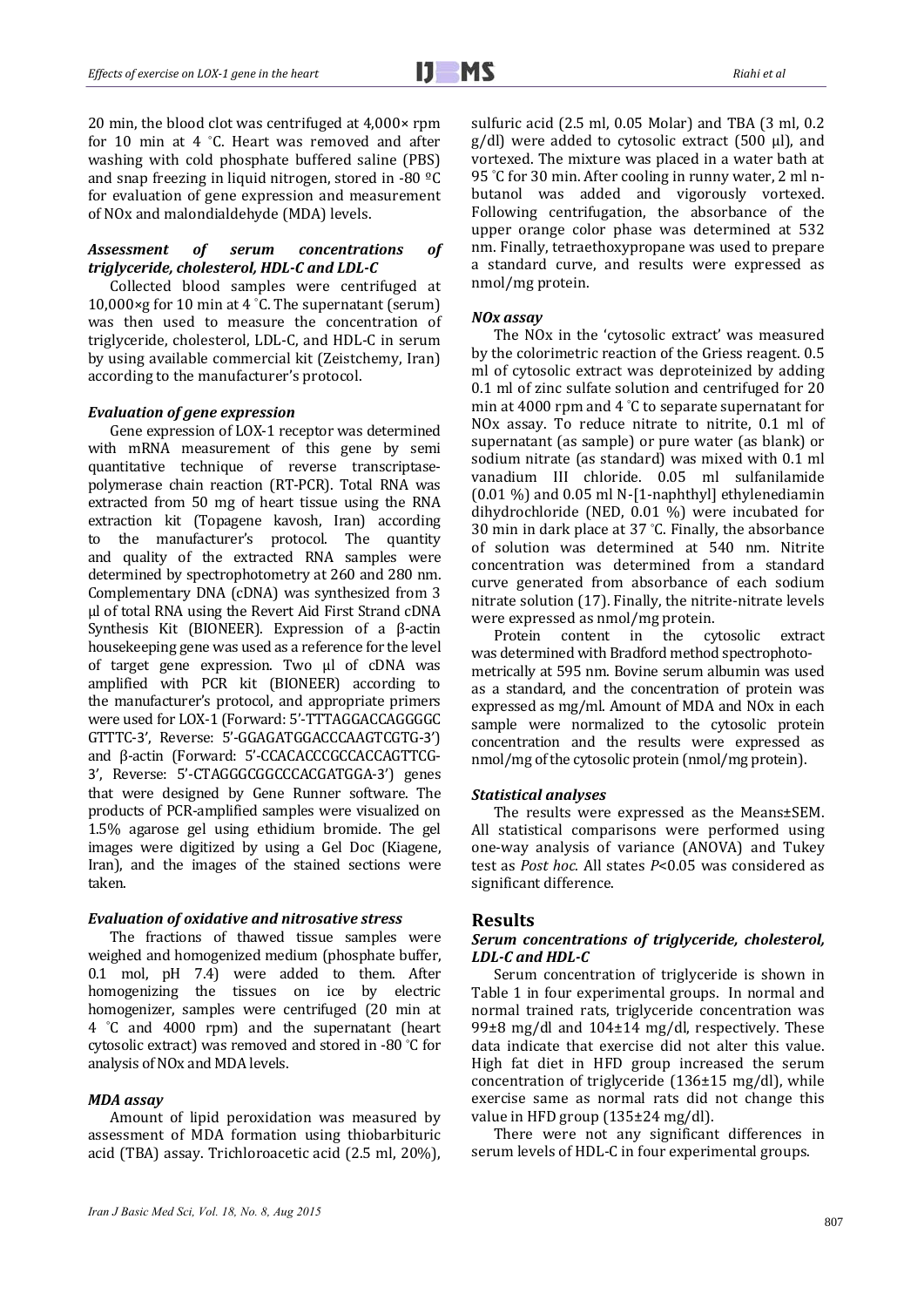

**Figure 1.** The curve shows weight gain of sedentary (normal and high fat diet (HFD) groups) and exercised rats (normal&E and HFD&E) after 8 weeks swimming exercise. Values are express as percentage of weight gaining in proportion weight of first week. All values are presented as mean±SEM

These data indicate that exercise or high fat diet could not alter the serum concentration of HDL-C  $(Table 1)$ .

Serum levels of cholesterol and LDL-C in normal rats were  $74\pm9$  and  $47\pm8$  mg/dl, respectively. Exercise in normal trained rats did not alter these values  $(97±11)$ and  $42\pm11$  mg/dl). High fat diet significantly increased the serum levels of cholesterol and LDL-C in HFD group compared with normal group,  $P<0.05$  (164±20 and  $123\pm24$  mg/dl, respectively). Exercise in HFD group did not change these values, significantly  $(197±29$  and 181±38 mg/dl, respectively).

#### *Body weight*

The weight gain of sedentary (normal and HFD groups) and exercised rats (normal and E and HFD and E) during experiment is shown in Figure 1. There was gradual increment of weight gain in all groups during experiment without significant difference.



Figures 2 and 3 show the LOX-1 gene expression of heart cells in different groups of our experiment.



**Figure** 3. The curve shows the density of LOX-1 mRNA that was normalized relative to density of β-actin gene for different groups All values are presented as Mean+SEM

**\$** Significantly different from high fat diet group (*P*<0.05) 



**Figure 2.** Picture shows the mRNA content of lectin-like oxidized low-density lipoprotein (LOX-1) receptor in cardiac cells of different experimental groups. The mRNA bands were formed on agarose gel  $(1.5 \%)$  that visualized with ethidiume bromide staining method. Qualifying assessments indicated that gene expression of LOX-1 protein have been increased in high fat diet group compared other groups

Based on formed bands, the gene of LOX-1 protein has expressed in heart cells of sedentary normal rats. Exercise in normal rats significantly attenuated the gene expression of LOX-1 receptor  $(P<0.05)$ . On the other hands, high fat diet significantly upregulated the expression of this gene within the heart cells of sedentary HFD group  $(P<0.01)$ . Whereas, swimming exercise significantly reduced the gene expression of this protein in heart cells of exercised HFD rats (*P*<0.05).

#### *Parameters of oxidative and nitrosative stress*

Figure 4 shows the MDA content of heart tissue, as index of oxidative stress, in different experimental groups. MDA concentration in normal group was 1.56±0.48 nmol/mg protein and exercise did not change it in normal rats after 8 weeks swimming  $(1.42\pm90.11 \text{ nmol/mg protein})$ . High fat diet in HFD group significantly increased the MDA content of heart tissue  $(4.37\pm0.6 \text{ nmol/mg protein}, P<0.05)$ . Training for 8 weeks significantly reduced the MDA content of heart tissue in rats fed with high fat diet (2.28±0.32 nmol/mg protein, *P*<0.01).



**Figure 4.** Effects of 8 weeks swimming exercise on malondialdehyde (MDA) content in cardiac tissue. MDA values are indicated as nmol/mg protein. All values are presented as Mean±SEM

\* Significantly different from normal group (*P*<0.05) 

**\$** Significantly different from high fat diet group (*P*<0.01) 

<sup>\*</sup> Significantly different from normal group (*P*<0.01)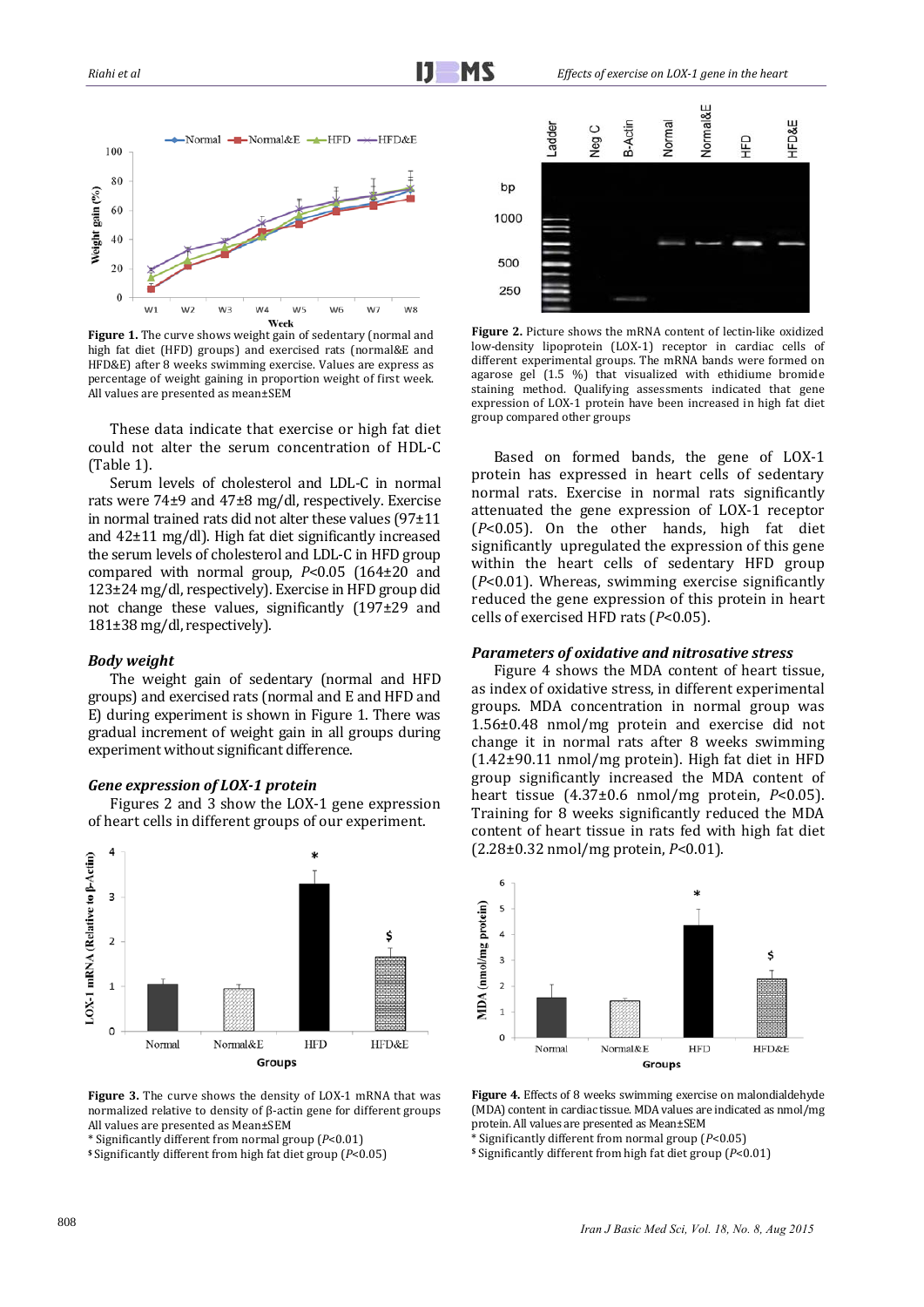| Groups     | Triglyceride | Cholesterol   | LDL            | HDL      |
|------------|--------------|---------------|----------------|----------|
|            | (mg/dl)      | (mg/dl)       | (mg/dl)        | (mg/dl)  |
| Normal     | $99 \pm 8$   | $74\pm9$      | $47 + 8$       | 10±1     |
| Normal & E | $104 \pm 14$ | $97 \pm 11$   | $53 + 6$       | 8±1      |
| <b>HFD</b> | $136 \pm 15$ | $164 \pm 20*$ | $123 \pm 24*$  | $9+2$    |
| HFD&E      | 135±24       | $197+29**$    | $181 \pm 38$ * | $13\pm2$ |

**Table 1.** Representative changes of blood triglyceride, cholesterol, LDL and HDL (mg/dl) in sedentary (normal and HFD groups) and

exercised groups (normal  $&E$  and high fat diet  $&E$ ) after 8 weeks swimming exercise

All values are presented as mean±SEM

\* Significant difference from normal group (*P*<0.05) 

\*\* Significant difference from normal group (*P*<0.01) 



**Figure** 5. Effects of 8 weeks swimming exercise on NO<sub>x</sub> (nitrite) and nitrate) content in cardiac tissue. NOx values are indicated as nmol/mg protein. All values are presented as mean±SEM

Total NO<sub>x</sub> content (nitrite and nitrate) of heart cells in normal rats was  $5.15\pm0.43$  nmol/mg protein. Swimming did not change the NO<sub>x</sub> content of normal trained rats after 8 weeks exercising  $(5.30\pm0.93)$ nmol/mg protein). However, HFD decreases NO<sub>x</sub> content of heart tissue  $(3.5\pm1.24 \text{ nmol/mg protein})$ . Swimming for 8 weeks prevents this reduction in trained rats fed with HFD. However, these alterations are not statistically significant (Figure 5).

#### **Discussion**

Recent studies have shown that overexpression of LOX-1 receptor plays an important role in pathogenesis of atherosclerosis (8, 26). This receptor causes oxidative stress and inflammatory responses in vascular wall by activating several intracellular signaling pathways that involve in most cardiovascular complications of dyslipidemic situations (8). In the present study, we showed some beneficial effects of swimming exercise on dyslipidemic condition via inhibition of LOX-1 receptor. The findings of our study indicated that swimming exercise attenuated the gene expression of LOX-1 receptor in situation of high blood cholesterol and LDL-C (Figures 2, 3). On the other hands, this type of exercise decreased the parameters of oxidative stress in heart tissue following dyslipidemic condition (Figure 4). Based on our findings, it is concluded that swimming exercise is able to reduce oxidative stress of heart tissue possibly via reduction of LOX-1 receptor expression. These beneficial actions of exercise will be useful to prevent atherosclerosis in risky states such as dyslipidemic conditions. 

LOX-1 receptor has a pivot role in all stages of atherosclerosis development (beginning, progression and interruption of atherosclerotic plaques) (27). This receptor is upregulated in different pathological situations (8). Chen *et al* demonstrated that high cholesterol diet in rabbit induced the overexpression of LOX-1 receptor in aorta (28). Oxidative stress is another factor that induces the overexpression of this receptor in vessel walls (29). Overexpression of LOX-1 receptor cause endothelial dysfunction, vascular inflammation and plaque formation (11). Therefore, inhibition of this receptor will prevent atherosclerosis development. Dyslipidemia and oxidative stress are key factors in induction and development of atherosclerosis (6). In the present study, we showed that the LOX-1 receptor was overexpressed in normal rats fed with high fat diet (Figures 2, 3). On the other hands, the concentration of MDA, as index of ROS, was significantly increased in heart of these rats (Figure 4). Upregulation of  $LOX$ -1 receptor activates NADPH-oxidase enzyme in cell membrane, which produces ROS (8). This enzyme is the main source of ROS production in different pathological situations like atherosclerosis (30). Also, there is a positive feed-back between oxidative stress and LOX-1 receptor activation. Oxidative stress augments the expression of LOX-1 receptor, and overexpression of this receptor increases the concentration of tissue ROS (6). Szostak and Laurant demonstrated that physical inactivity can induce NADPH-oxidase that enhances ROS production (31). Therefore, based on results of this study, it is suggested that dyslipidemia has stimulated the overexpression of LOX-1 receptor accompanied with oxidative stress in heart tissue.

In the present study, swimming exercise for 8 weeks did not significantly change the lipid profile of HFD group, which had been altered after feeding with high fat diet (Table 1). Thomas et al showed that treadmill exercise 5 days per week for 16 to 20 weeks has no effect on atherogenic lipoprotein profile in swine fed with high fat diet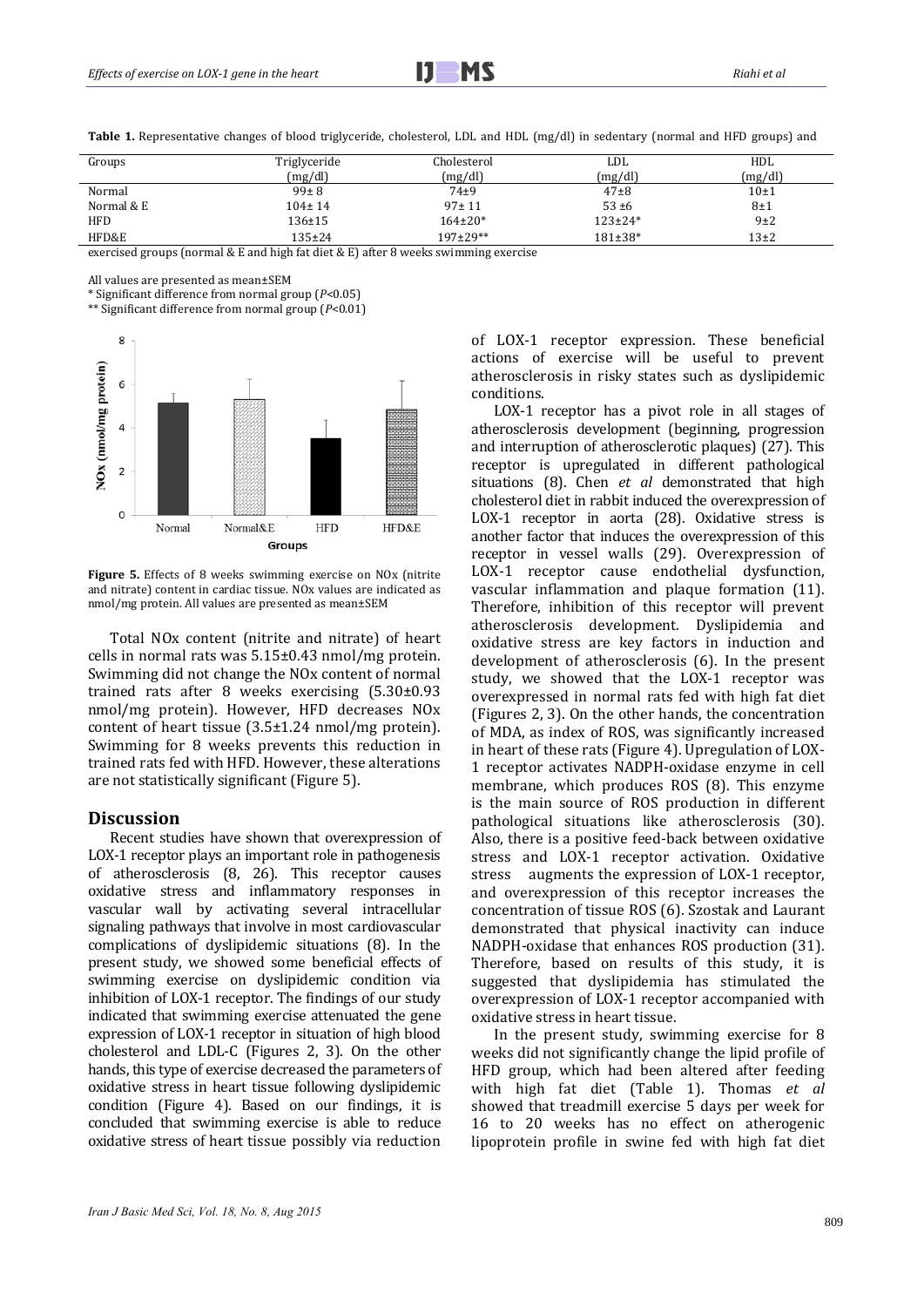(24). Exercise can reduce hyperlipidemia and hypercholesterolemia when it accompanied with diet limitations (32). However, in our study the rats exercised without any diet limitation. Also, the authors believed that the rats of HFD and E group (the rats taking high fat diet and doing exercise) may have used extra food (High fat diet) because of exercise and more energy consumption. The response of the lipid profile to exercise or training program is dependent on the mode of exercise, its intensity and frequency, duration of each session and the duration of training (33). These findings are in agreement with our results that swimming exercise did not reduce blood cholesterol and LDL-C concentrations. 

In the present study, swimming exercise attenuated the gene expression of LOX-1 receptor of HFD group in hyperlipidemic condition (Figures 2) and 3). This reduction is maybe due to the reduction of oxygen radicals (Figure 4). Based on previous findings, ROS can induce LOX-1 gene expression in diabetic and dyslipidemic conditions (8). Since in our study, exercise decreased the ROS content of heart tissue (MDA content), perhaps the reduction of these free radicals is the main reason in reducing the level of LOX-1 gene expression. Regular exercise reduces the tissue oxidative stress by different mechanisms. The Karabulut *et al* indicated that regular exercise intensify antioxidant defense system by increasing superoxide dismutase enzyme expression and activity (34). Wang *et al* demonstrated that 4 weeks walking exercise with moderate intensity in overweight or obese individual could prevent from oxidation of LDL and formation of oxLDL (35). Also, regular exercise diminishes the activity and content of NADPH-oxidase enzyme (31). LOX-1 receptor itself stimulates ROS production via NADPH-oxidase activation that reduction of this receptor could reduce heart oxidative stress (8). Finally, we suggest other probable mechanisms that exercise can reduce LOX-1 receptor by them that need to discover by new research. 

Hypercholesterolemia leads to impairment in aerobic capacity, and this impairment happens due to reduction in NO bioavailability that reduces endothelium-dependent relaxation (36). On the other hands, NO is the main factor in cardiovascular health, and its deficiency is the earliest sign of atherosclerosis (31). Based on recent findings, endothelial NO synthase (eNOS) content and activity has reduced by the induction of LOX-1 receptor  $(8)$ . In this study, high-fat diet considerably decreased NOx content (nitrite and nitrate) of heart tissue, as index of NO metabolites (Figure 5). Induction of LOX-1 receptor and reduction of eNOS enzyme could be one reason of this reduction. Also based on previous studies, negative correlation exists between NO content and MDA levels (as index of oxygen free

radicals) in cardiac cell (37). It is clear that NO combines with oxygen free radicals, especially superoxide anion and forms very poisonous compound. This reaction can diminish NO bioavailability that is harmful for health of heart function (38). However, in exercised rats that fed with high fat diet, the content of NO in heart was same as normal rats (Figure 5). This event can happen by several reasons. First, the expression of LOX-1 receptor gene has been reduced by exercise (Figures 2, 3), which restores eNOS activity. Second, exercise has decreased the heart ROS content, which has enhanced NO bioavailability (Figure 4). Third, regular exercise increases NO bioavailability by induction of eNOS expression (31). Thompson *et al* showed that exercise increases endothelium dependent dilation in coronary artery in patient with coronary diseases (39). Therefore, these findings confirm that physical activity improves endothelial function via increasing eNOS activity and NO bioavailability. 

## **Conclusion**

Based on our findings, swimming exercise can diminish heart expression of LOX-1 receptor in accompany with reduction of oxidative stress without any lipid profile alterations. It is appeared that reduction of LOX-1 receptor expression by exercise is the main mechanism of heart oxidative stress reduction and improving vascular function by NO increment during hyperlipidemic situation. Since the LOX-1 and oxygen free radicals are important in generation of dyslipidemia complications, swimming exercise is a good candidate to reduce these variables.

# **Acknowledgment**

The authors are cordially appreciating department of Exercise Physiology Research Center (Baqiyatallah University of Medical Sciences) and the financial support of Vice Chancellor for Research, the University of Baqiyatallah Medical Sciences, Tehran, Iran. The results described in this paper were part of PhD thesis.

#### **References**

1. Kelley GA, Kelley KS. Efficacy of aerobic exercise on coronary heart disease risk factors. Prev Cardiol 2008; 11:71‐75. 

2. Tuzcu EM, Kapadia SR, Tutar E, Ziada KM, Hobbs RE, McCarthy PM, et al. High prevalence of coronary atherosclerosis in asymptomatic teenagers and young adults evidence from intravascular ultrasound. Circulation 2001; 103:2705-2710.

3. Lahoz C, Mostaza J, Tranche S, Martin-Jadraque R, Mantilla M, López‐Rodriguez I, *et al*. Atherogenic dyslipidemia in patients with established coronary artery disease. Nutr Metab Cardiovasc Dis 2012; 22:103-108. 

4. Rubenfire M. Brook RD, Rosenson RS, Treating mixed hyperlipidemia and the atherogenic lipid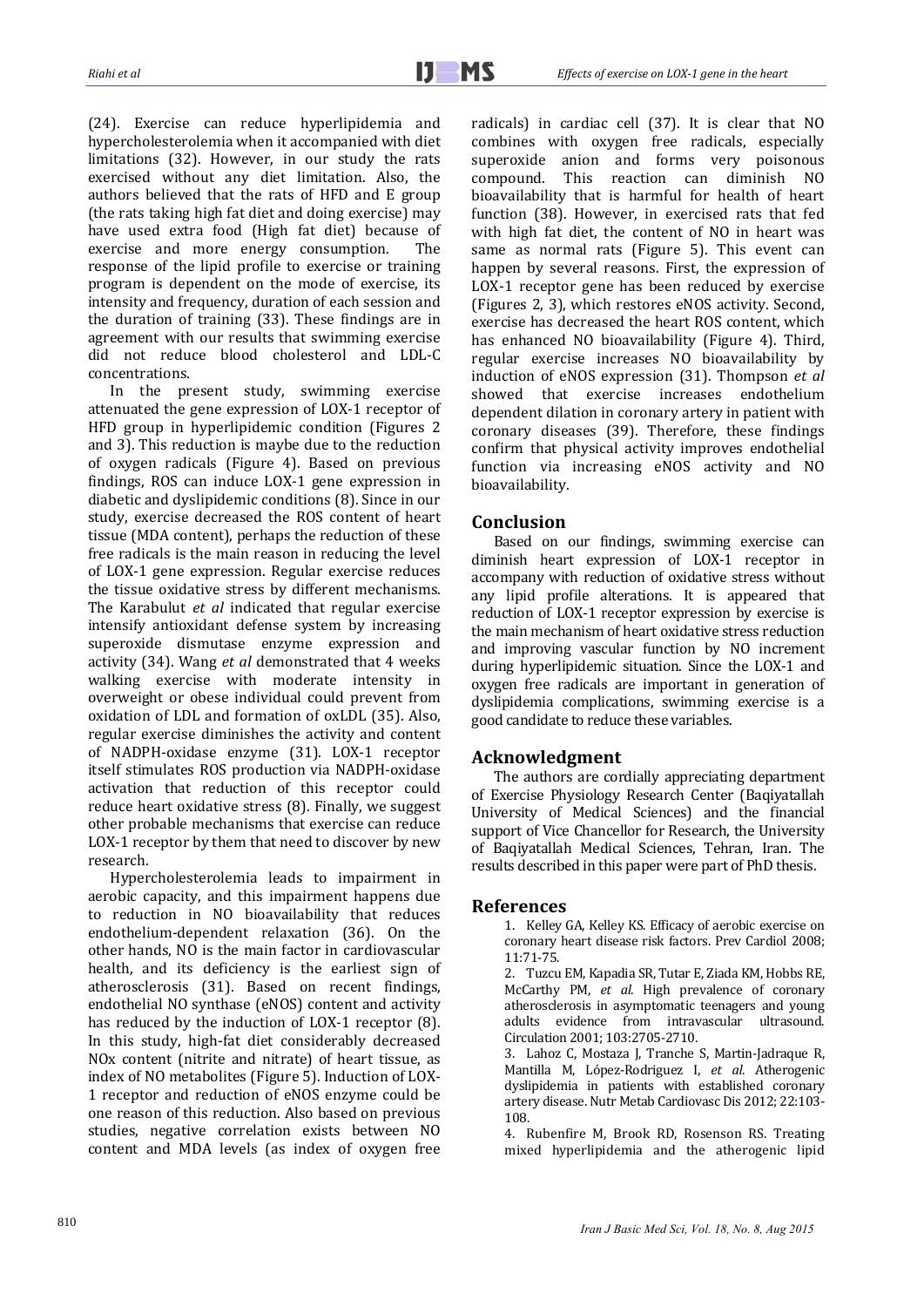phenotype for prevention of cardiovascular events. Am I Med 2010: 123:892-898.

5. Nejat A, Mirbolouk M, Mohebi R, Hasheminia M, Tohidi M, Saadat N, et al. Changes in lipid measures and incident coronary heart disease: Tehran Lipid & Glucose Study. Clin Biochem 2014; 47:1239‐1244. 

6. Rizzo M, Kotur-Stevuljevic J, Berneis K, Spinas G, Rini GB, Jelic‐Ivanovic Z, *et al*. Atherogenic dyslipidemia and oxidative stress: a new look. Transl Res 2009; 153:217‐223. 

7. Jakus V. The role of free radicals, oxidative stress and antioxidant systems in diabetic vascular disease. Bratisl Lek Listy 2000; 101:541-551.

8. Yan M, Mehta JL, Zhang W, Hu C. LOX-1, oxidative stress and inflammation: a novel mechanism for diabetic cardiovascular complications. Cardiovasc Drugs Ther 2011; 25:451-459.

9. Adameova A, Xu Y, Duhamel T, Tappia P, Shan L, Dhalla N. Anti-atherosclerotic molecules targeting oxidative stress and inflammation. Curr Pharm Des 2009; 15:3094‐3107. 

10. Dominguez JH, Mehta JL, Li D, Wu P, Kelly KJ, Packer CS, et al. Anti-LOX-1 therapy in rats with diabetes and dyslipidemia: ablation of renal vascular and epithelial manifestations. Am J Physiol Renal Physiol 2008; 294:F110-9.

11. Akhmedov A, Rozenberg I, Paneni F, Camici GG, Shi Y, Doerries C, et al. Endothelial overexpression of LOX-1 increases plaque formation and promotes atherosclerosis *in vivo*. Eur Heart J 2014; 35:2839-2848. 

12. Trejo-Gutierrez JF, Fletcher G. Impact of exercise on blood lipids and lipoproteins. J Clin Lipidol 2007; 1:175‐181. 

13. Joseph B. Physical activity in prevention and treatment of coronary disease: the battle line is in exercise vascular cell biology. Med Sci Sports Exerc 2004; 36:352‐62. 

14. Brochu M, Poehlman ET, Savage P, Fragnoli-Munn K, Ross S, Ades PA. Modest effects of exercise training alone on coronary risk factors and body composition in coronary patients. J Cardiopulm Rehabil 2000: 20:180‐188. 

15. Kannan U, Vasudevan K, Balasubramaniam K, Yerrabelli D, Shanmugavel K, John NA. Effect of Exercise Intensity on Lipid Profile in Sedentary Obese Adults. Journal of J Clin Diagn Res 2014; 8:8-10.

16. Koivula RW, Tornberg AB, Franks PW. Exercise and diabetes-related cardiovascular disease: systematic review of published evidence from observational studies and clinical trials. Curr Diab Rep 2013; 13:372-380. 

17. Blair SN, Kampert JB, Kohl HW, Barlow CE, Macera CA, Paffenbarger RS, et al. Influences of cardiorespiratory fitness and other precursors on cardiovascular disease and all-cause mortality in men and women. JAMA 1996; 276:205-210.

18. Iemitsu M, Fujie S, Murakami H, Sanada K, Kawano H, Gando Y, et al. Higher cardiorespiratory fitness attenuates the risk of atherosclerosis associated with ADRB3 Trp64Arg polymorphism. Eur J Appl Physiol 2014: 114:1‐8. 

19. Ramachandran S, Penumetcha M, Merchant NK, Santanam N, Rong R, Parthasarathy S. Exercise reduces preexisting atherosclerotic lesions in LDL receptor knock out mice. Atherosclerosis 2005; 178:33‐38. 

20. Shimada K, Kishimoto C, Okabe TA, Hattori M, Murayama T, Yokode M, *et al*. Exercise training reduces severity of atherosclerosis in apolipoprotein E knockout mice via nitric oxide. Circ J 2007; 71:1147‐1151. 

21. Okabe TA, Shimada K, Hattori M, Murayama T, Yokode M, Kita T, et al. Swimming reduces the severity of atherosclerosis in apolipoprotein E deficient mice by antioxidant effects. Cardiovasc Res 2007; 74:537‐545. 

22. Mann S, Beedie C, Jimenez A. Differential effects on cholesterol and lipid profile of physical activity, aerobic exercise, resistance training and combined exercise modalities: A review and synthesis. Sports Med 2014; 44:211-221.

23. Heidarian E, Jafari-Dehkordi E, Seidkhani-Nahal A. Effect of garlic on liver phosphatidate phosphohydrolase and plasma lipid levels in hyperlipidemic rats. Food Chem Toxicol 2011; 49:1110‐1114. 

24. Thomas TR, Pellechia J, Rector RS, Sun GY, Sturek MS, Laughlin MH. Exercise training does not reduce hyperlipidemia in pigs fed a high-fat diet. Metabolism 2002; 51:1587‐1595. 

25. Teerapornpuntakit J, Dorkkam N, Wongdee K, Krishnamra N, Charoenphandhu N. Endurance swimming stimulates transepithelial calcium transport and alters the expression of genes related to calcium absorption in the intestine of rats. Am J Physiol Endocrinol Metab 2009; 296:775-786.

26. Ishino S, Mukai T, Kume N, Asano D, Ogawa M, Kuge Y, et al. Lectin-like oxidized LDL receptor-1 (LOX-1) expression is associated with atherosclerotic plaque instability--analysis in hypercholesterolemic rabbits. Atherosclerosis 2007; 195:48-56.

27. Kataoka H, Kume N, Miyamoto S, Minami M, Moriwaki H, Murase T, et al. Expression of lectinlike oxidized low‐density lipoprotein receptor‐1 in human atherosclerotic lesions. Circulation 1999; 99:3110‐3117. 

28. Chen H, Li D, Sawamura T, Inoue K, Mehta JL. Upregulation of LOX-1 expression in aorta of hypercholesterolemic rabbits: modulation by losartan. Biochem Biophys Res Commun 2000; 276:1100-1104.

29. Nagase M, Ando K, Nagase T, Kaname S. Sawamura T, Fujita T. Redox-Sensitive Regulation of LOX-1 Gene Expression in Vascular Endothelium. Biochem Biophys Res Commun 2001; 281:720-725.

30. Mehta JL, Chen J, Hermonat PL, Romeo F, Novelli G. Lectin‐like, oxidized low‐density lipoprotein receptor-1 (LOX-1): a critical player in the development of atherosclerosis and related disorders. Cardiovasc Res 2006; 69:36-45.

31. Szostak J, Laurant P. The forgotten face of regular physical exercise: a natural anti-atherogenic activity. Clin Sci 2011; 121:91-106.

32. Hardman AE. Interaction of physical activity and diet: implications for lipoprotein metabolism. Public Health Nutr 1999: 2:369-376.

33. Kraus WE, Houmard JA, Duscha BD, Knetzger KJ, Wharton MB, McCartney JS, et al. Effects of the amount and intensity of exercise on plasma lipoproteins. N Engl J Med 2002; 347:1483-1492.